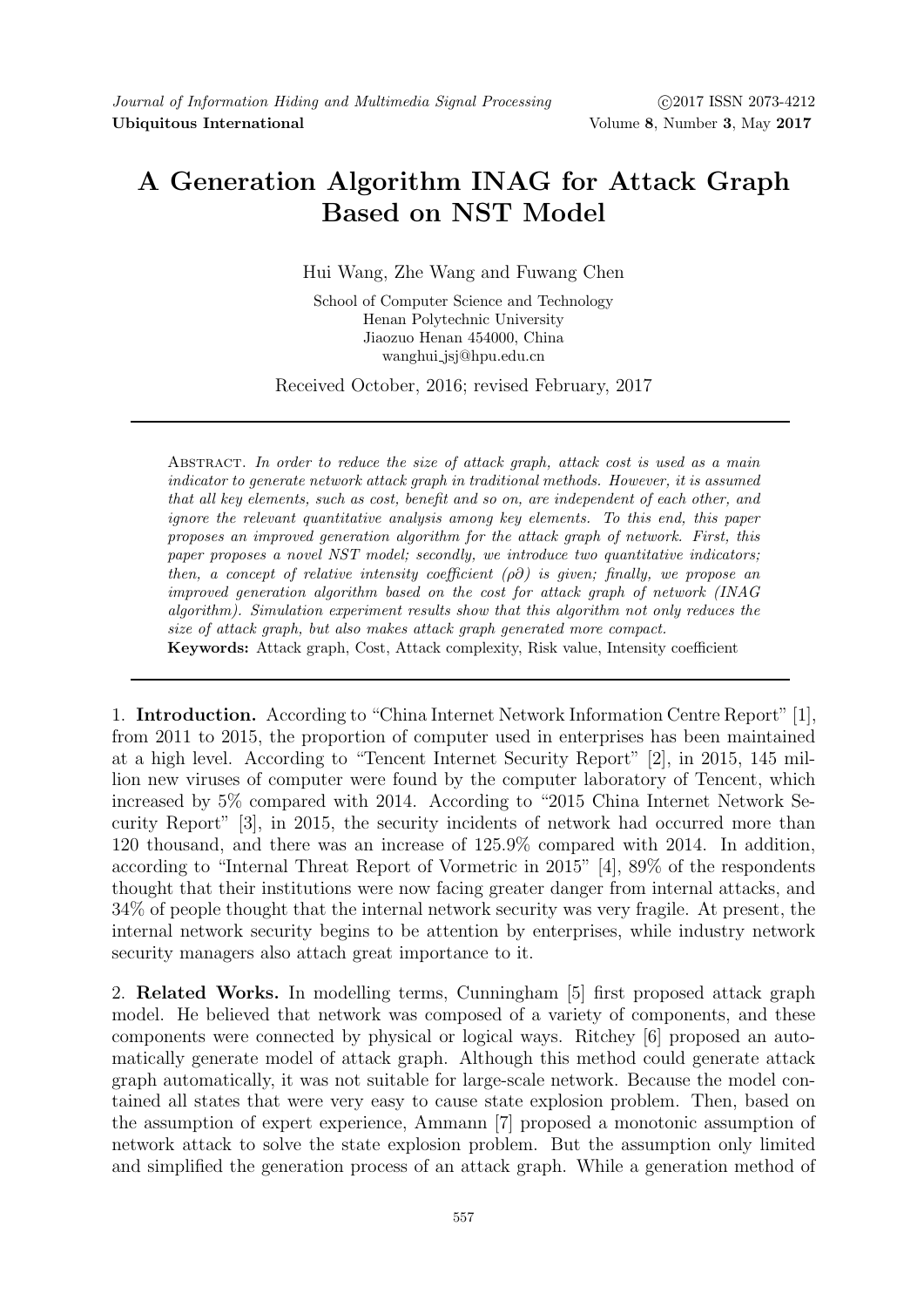network attack graph based on multiple preconditions was proposed by Ingols Kyle [8]. But there was a problem with this approach, which had a great increase in the scale of attack graph when the network scale increased. Chen Xiaojun [9] proposed an attack graph model based on the judgment of probability about internal attack intention. But the model relied too much on the expert knowledge base, so there were some limitations when the model was applied in large scale network. In terms of cost, based on the cost and benefit of an attacker, Dapeng Man [10] gave a generation algorithm of global attack graph based on the breadth first search to reduce the size of the attack graph by setting threshold. Although this method could reduce the size of attack graph, it had some limitations due to the breadth first. So an attack graph generated by this method was not suitable for large scale network. Tan Jun [11] proposed a selective attack strategy based on the cost of an attacker, it eliminated cycle path through attacker's subjective choice, but ignored the role of an attacker as the main body of intelligent network attack. And it only took into the cost of an attack, did not consider the benefits.

However, when senior experts are in the process of modelling, existence of redundant paths in the attack graph is inevitable. Therefore, compared with existing ones, our contributions in this paper are summarized as follows.

- (1) First, a kind of model based on state transition for network attack is defined (NST model). In order to optimize the cost of the model, two quantitative indicators are introduced, they are the value of attack complexity (Acx) and the risk of display (Dsk). Then, the relationship between Acx and Dsk are quantitatively analysed.
- (2) Then, we also give a calculation formula based on the related coefficient of strength  $(\rho \partial)$ . And an improved generation algorithm (INAG algorithm) is proposed based on the calculation formula.
- (3) Finally, the experimental results show that the algorithm which based on the improved value of cost can effectively simplify the original attack graph.

#### 3. Preliminaries Study.

3.1. Definitions and Overview. In order to describe the model, some basic definitions are given in this section. Definition 1 and Definition 5 are from previous research [12].

**Definition 3.1.** Vulnerability: Let V be the set of vulnerabilities and  $V = \{v_1, v_2, v_3, \ldots, v_n\}$  $v_i$ . For each  $v_i \in V$ , we define  $v_i$  as a vulnerability in the set V. For this paper, vulnerabilities refer to the technical defects of the hardware and software, and also refer to the tactical deficiencies in the management of computer system.

**Definition 3.2.** Vulnerability Attack is a 3-tuple  $V_A = (A_P, t, A_S)$ . We use the 3-tuple to represent vulnerability attack set, where:

 $A_P$  is a set of input preconditions for the vulnerability attack. t represents a state transition, which represents a change in the state of the network after an attack;  $A<sub>S</sub>$  represents the consequences of vulnerability attacks, and the consequences include obtaining new permissions, adding new connections and obtaining new vulnerability information.

A concrete example of a vulnerability attack to gain new permissions is shown in Figure 1. The attacker starts from controlling host H1 to getting the root permission of host H2. During the process of attacking, he exploits the vulnerability (2016-1194 CVE) in Web IIS service which exists on host H2. The vulnerability attack should meet four preconditions: (1) The attacker's permission at the source host H1 is at least User level (i.e. U\_H1); (2) The host H1 has a permission to access Http service on the host H2 (i.e.  $H$ ttp  $H1$   $H2$ ); (3) Host H2 is running Web IIS services (i.e. Web H2); (4) There is a vulnerability in Web IIS service (i.e. V1194), whose number is 2016-1194 CVE. Only if the above four conditions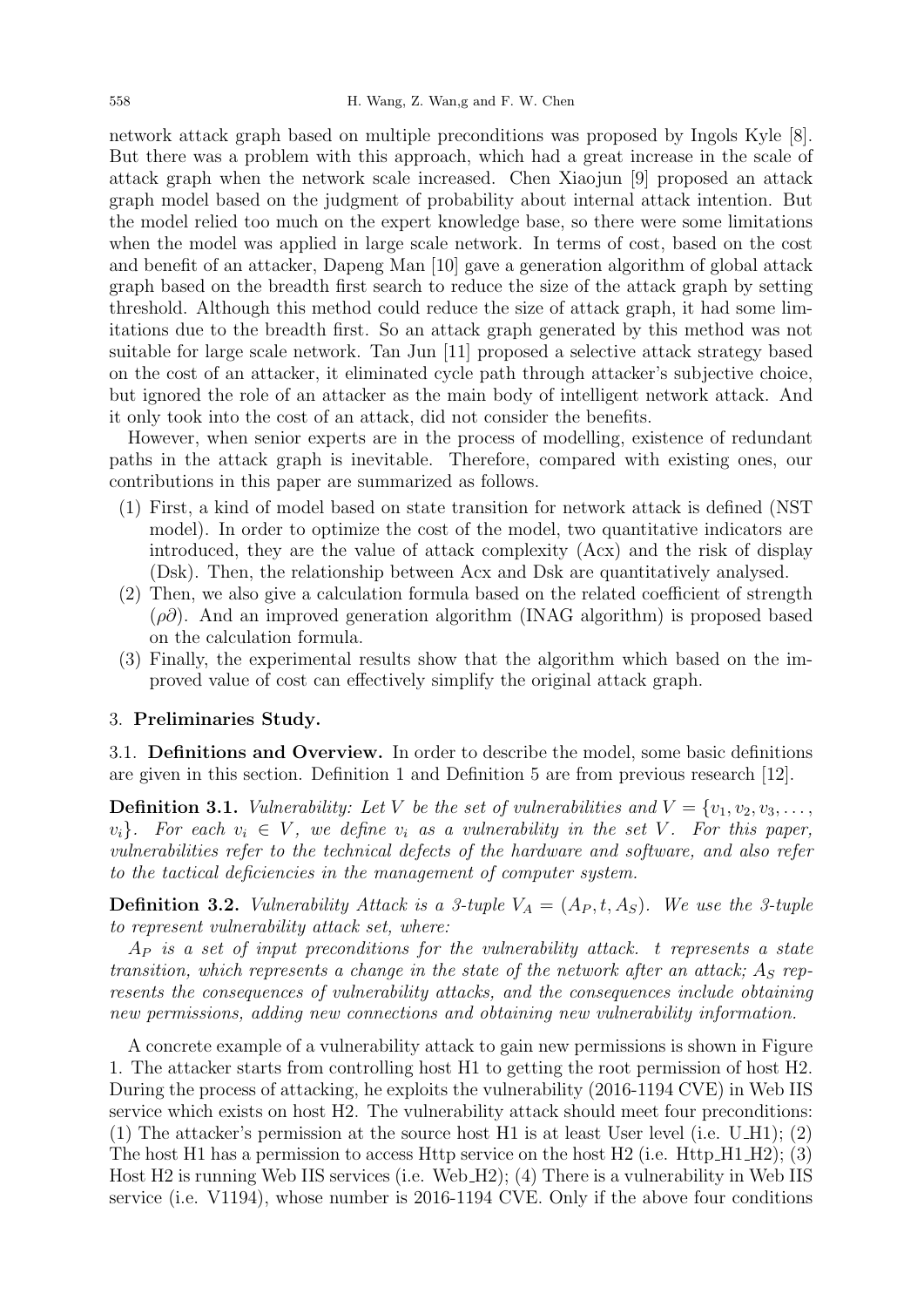all are met, the attacker will successfully launch an attack on H2 (i.e. V1194 H1 H2) from H1. The result is that the attacker can get root permission on the H2 (i.e. R\_H2).

Definition 3.3. Attack Complexity is a statistical value of probability when one vulnerability is successfully exploited (i.e., Acx). It serves as a quantitative indicator of a successful attack in this paper. In order to determine the attack complexity of  $v_i$ , we also define that  $\forall v_i \in V, \exists P_A(i) = Acx(v_i), P_A(i)$  is the attack complexity of  $v_i$ .

Definition 3.4. Risk Value of Display is a statistical value of probability when a vulnerability attack is found (i.e., Dsk). It is used as a quantitative indicator to reflect the failure for an attack. In order to determine the risk value of display of  $v_i$ , we also define that  $\forall v_i \in V, \exists P_D(i) = Dsk(v_i), P_D(i)$  is the risk value of display of  $v_i$ .

**Definition 3.5.** Cost is a 2-tuple Cost  $= (Ax, Dsk)$ . For this paper, it is all efforts to complete an attack from the attacker to the target when the attack is completed (i.e. Cost).



Figure 1. The instance of vulnerability attack.

Figure 2. The composition of the model.

# 3.2. NST Model Definition.

Definition 3.6. NST Model is an attack model based on state transition for internal network. For this paper, the model can be represented by a 2-tuple. The 2-tuple is NST  $=$  (NS, AR). Among them, NS is composed of network state set of the model, and AR is a set of attack behaviour rules.

The composition of this model is shown in figure 2. The previous text has made an overview and definition for vulnerability attack (i.e.  $V_A$ ) and the cost (i.e. Cost). Below, this paper defines network state and attack behavior rules in the model.

**Definition 3.7.** Network State is a 3-tuple  $NS = (Hd, Nl, Crol)$  and describes necessary related elements in attack graph based on the model in this paper, where:

Hd represents the host in a network, and it also is a  $\lambda$ -tuple, Hd = (Hostid, Os, Sers, Vu). In the 4-tuple Hd: 1) Hostid is the unique identifier of a host in network; 2) Os is a version of the operating system running on a host; 3) Sers represents an open list of available services on a host;  $\lambda$ ) Vu represents a list of vulnerabilities in a host.

Nl is the representation of connection relationship in a network, and it also is a 3-tuple,  $NL = (Src, Dst, Conn\_pro).$  In the 3-tuple Nl: 1) Src represents the source host; 2) Dst represents the destination host; 3) Conn pro represents a protocol or port for connecting to another host, if there is no connection between two hosts, Conn  $pro = null$ , and when the two hosts are the same host,  $Conn\_pro = localhost$ .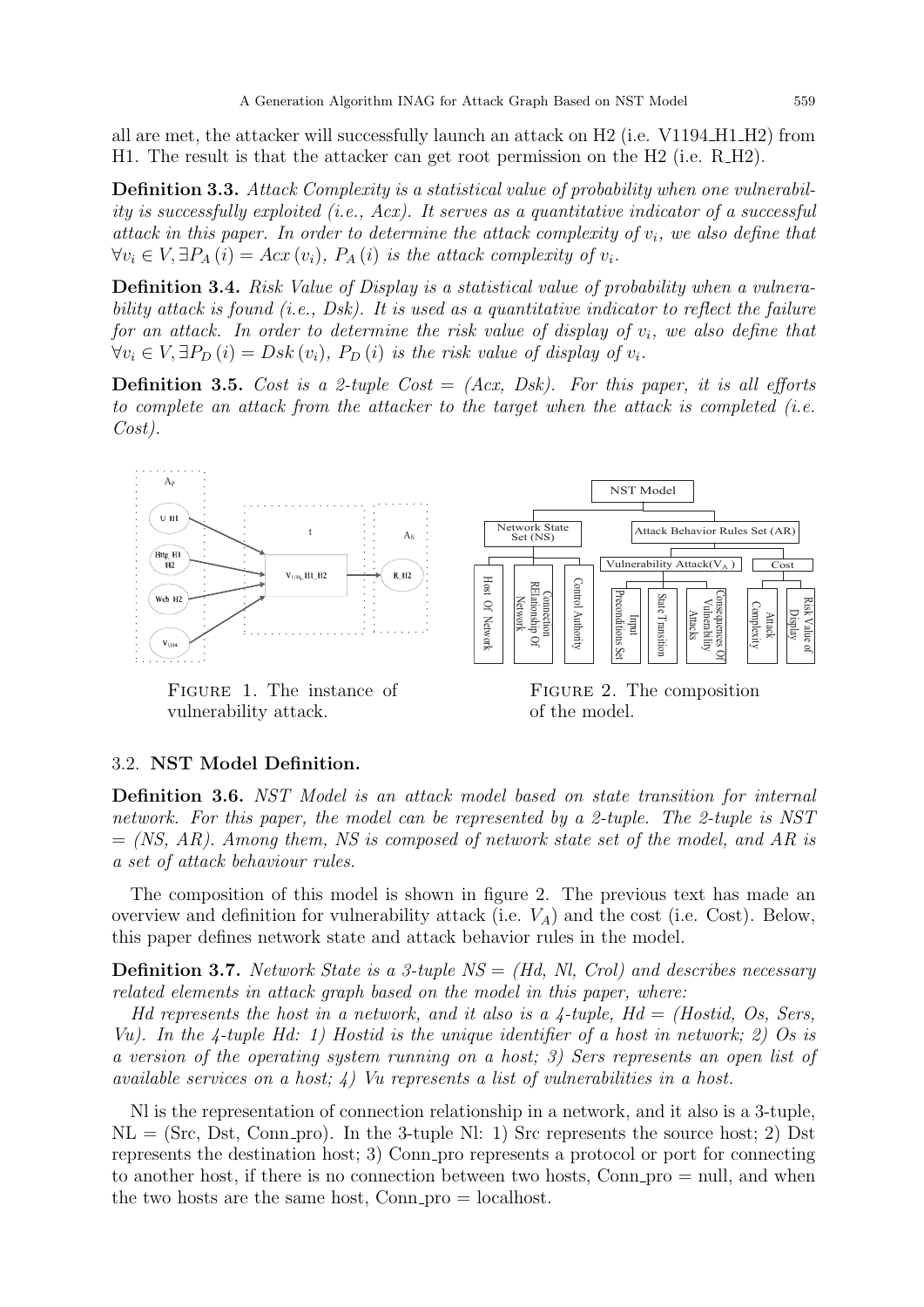

Figure 3. The Architecture Diagram of Attack Graph Generation.

Figure 4. The Map of Network Topology.

Crol represents the control authority that an attacker has in a host. In this model, the authority is divided into three levels: system administrator privileges, general system user rights and visitor rights for remote network. Let us restate the description above as root, user and access.

**Definition 3.8.** Attack Behavior Rules are expressed as follows:  $AR = (V_A, Cost)$ , where:  $V_A = (A_P, t, A_S)$ ,  $Cost = (Acx, Dsk)$ . It describes the conditions and results of an attack in this paper.

We use a 4-tuple to represent the  $A_P$ ,  $A_P =$  (Src access, Conn pro, Dst sers, Dst v), where:

1) Src access indicates that an attacker in the source host should have the lowest access rights; 2) Conn pro indicates that the connection between a source host and a destination host should be satisfied, which guarantees the reachability of an attack; 3) Dst sers represents open services in a host, which ensure that vulnerabilities are available; 4) Dst\_v indicates corresponding vulnerabilities in the destination host.

We also use a 3-tuple to represent the  $A_S$ ,  $A_S =$  (Rslt\_access, Rslt\_conn, Rslt\_vs), where:

1) Rslt access indicates an attacker's access to the target host after a successful attack; 2) Rslt conn represents a change of connection relationship in a network after a successful attack; 3) Rslt vs indicates vulnerabilities of a successful attack.

The t of  $V_A$  represents a state transition which has been explained above. In this model, an attacker's attack behavior is regarded as a use of  $v_i$ , which reflects the attack path through a vulnerability attack.

3.3. Attack Graph Generation Framework Based on NST Model. According to these definitions of the NST model, its specific architecture is shown in figure 3. The architecture of network attack graph is summarized as follow in this paper:

1). Administrator collects network status information of the target network by using a variety of scanning, sniffer and data mining; 2). Administrator creates a corresponding information list of vulnerability through the analysis of the target network state information to identify the existence of vulnerability information; 3). Administrator analyzes vulnerabilities to identify the vulnerability that might be implemented by an attacker to attack, and establishes corresponding rule bases of attack behaviors; 4). Administrator sets up a corresponding vulnerability attack list for those possible vulnerabilities, and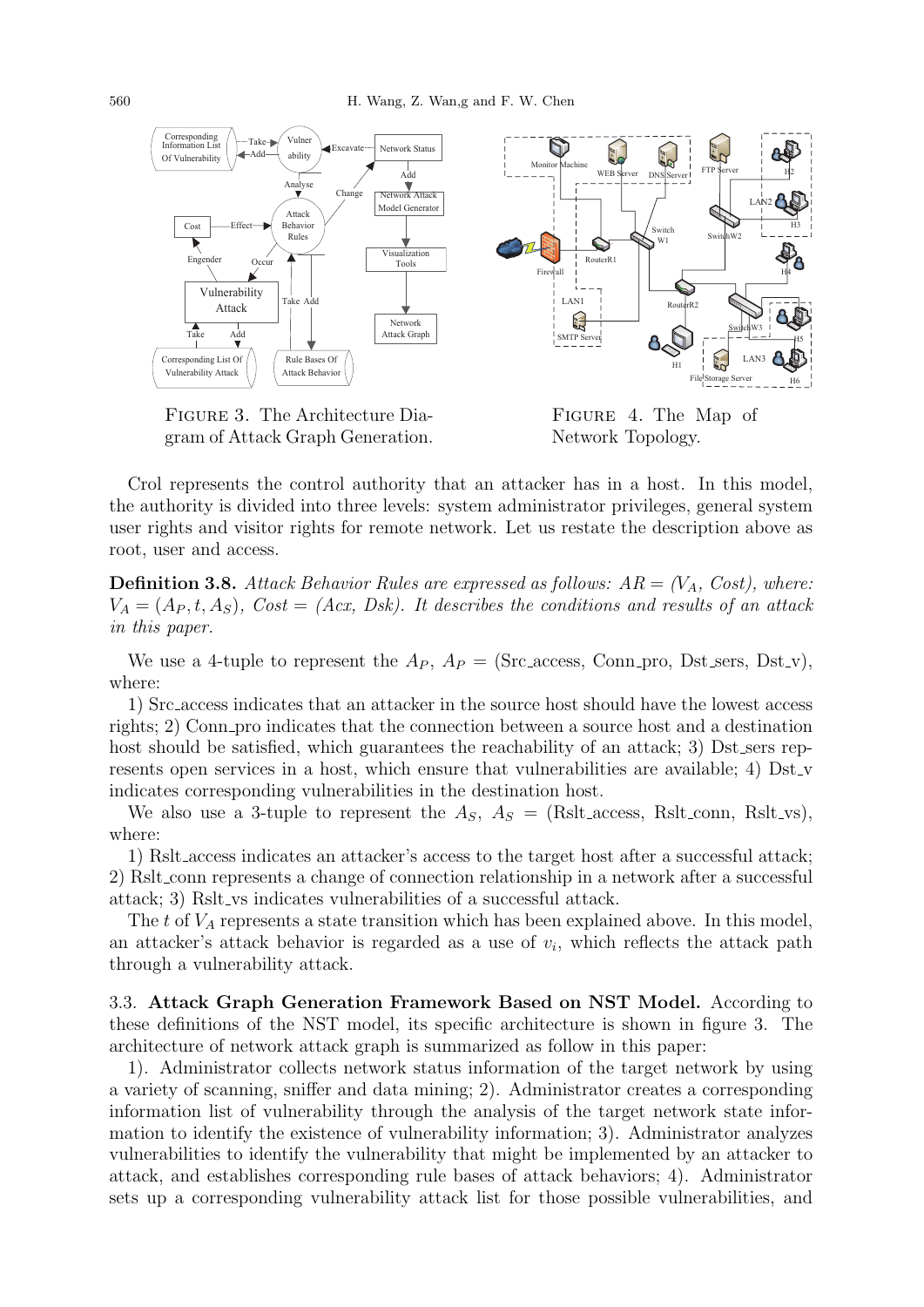analyzes the impact of the cost on attack behaviors; 5). Network status changed by vulnerability attack is added to a network attack model generator.

The steps of above is form the model of network attacks. When these steps are completed, a network attack graph is generated.

# 4. INAG Algorithm Based on NST Model.

4.1. Cost Attribute Value Quantization in NST Model. Based on the NST model, this paper proposes the improved network attack graph generation algorithm (INAG algorithm). According to related definitions of the NST model, the INAG algorithm mainly uses cost value as a main indicator to generate network attack graph. However, Acx is affected by many factors, such as automation degree of attack tools, an attack's time, attackers' experience and so on. So it is difficult to accurately describe every vulnerability's Acx, and the different Acx of vulnerabilities can only be expressed by some variables. According to survey statistics, researchers found that there was a mapping between a vulnerability used of the cycle and Acx, through the analysis of a large number of security incidents. This mapping can express Acx difference from every vulnerability. The quantization standard of Acx is shown in table 1.

Table 1. The Value of Acx Quantization Table

|               | Grades Acx Description                                                           |
|---------------|----------------------------------------------------------------------------------|
|               | 0.1 There is a detailed attack method, and no need to own an attacking tool.     |
|               | 0.3 There is a detailed method of attack and a readily available attacking tool. |
| $\mathcal{S}$ | 0.5 There is a detailed method of attack, but without attacking tools.           |
|               | 0.7 There is a public reporting vulnerability, and only a rough attack method.   |
| $\mathbf{b}$  | 0.9 There is a public reporting vulnerability, but no attack method.             |

At the same time, Acx is a quantitative indicator for a successful attack, Dsk is used as a quantitative indicator to reflect the failure of an attack. So Acx also affects Dsk during an attack. According to the National Infrastructure Advisory Council (NIAC), the aim is to provide a set of open common vulnerability scoring mechanism CVSS [13] (Common Vulnerability Scoring System). The CVSS consists of three metrics for computing vulnerability scores, which are basic evaluation, life cycle assessment, and environmental assessment. But this paper does not consider the life cycle and the environmental assessment, because they are influenced by larger uncontrollable factors. The basic evaluation consists of six indexes, they are the vector of access (Av), the identity authentication (Au), the attack complexity (Acx), the impact of confidentiality (CI), integrity (II) and availability (AI). Each metric value is shown in table 2.

Table 2. The Value of Basic Group CVSS Table.

| Indicators | Grade one         | Grade two          | Grade three        |
|------------|-------------------|--------------------|--------------------|
| Av         | Remote $(0.395)$  | Near $(0.646)$     | Local $(1.0)$      |
| Αu         | Multiple $(0.45)$ | Single $(0.56)$    | Unwanted $(0.704)$ |
| Accx       | High $(0.35)$     | Medium $(0.61)$    | Low $(0.71)$       |
| CI/II/AI   | Nothing $(0)$     | Slightly $(0.275)$ | Serious $(0.64)$   |

As can be seen from the table 2, when an attack position at the beginning of vulnerability attack is lower, the network is more requirements to the identity authentication for attacker, and the attack complexity of a vulnerability is higher. Meanwhile, the lower the measure of corresponding indicator is, and the smaller the impact of CI/II/AI is. Therefore the probability that an attacker was found is smaller. So, this paper uses the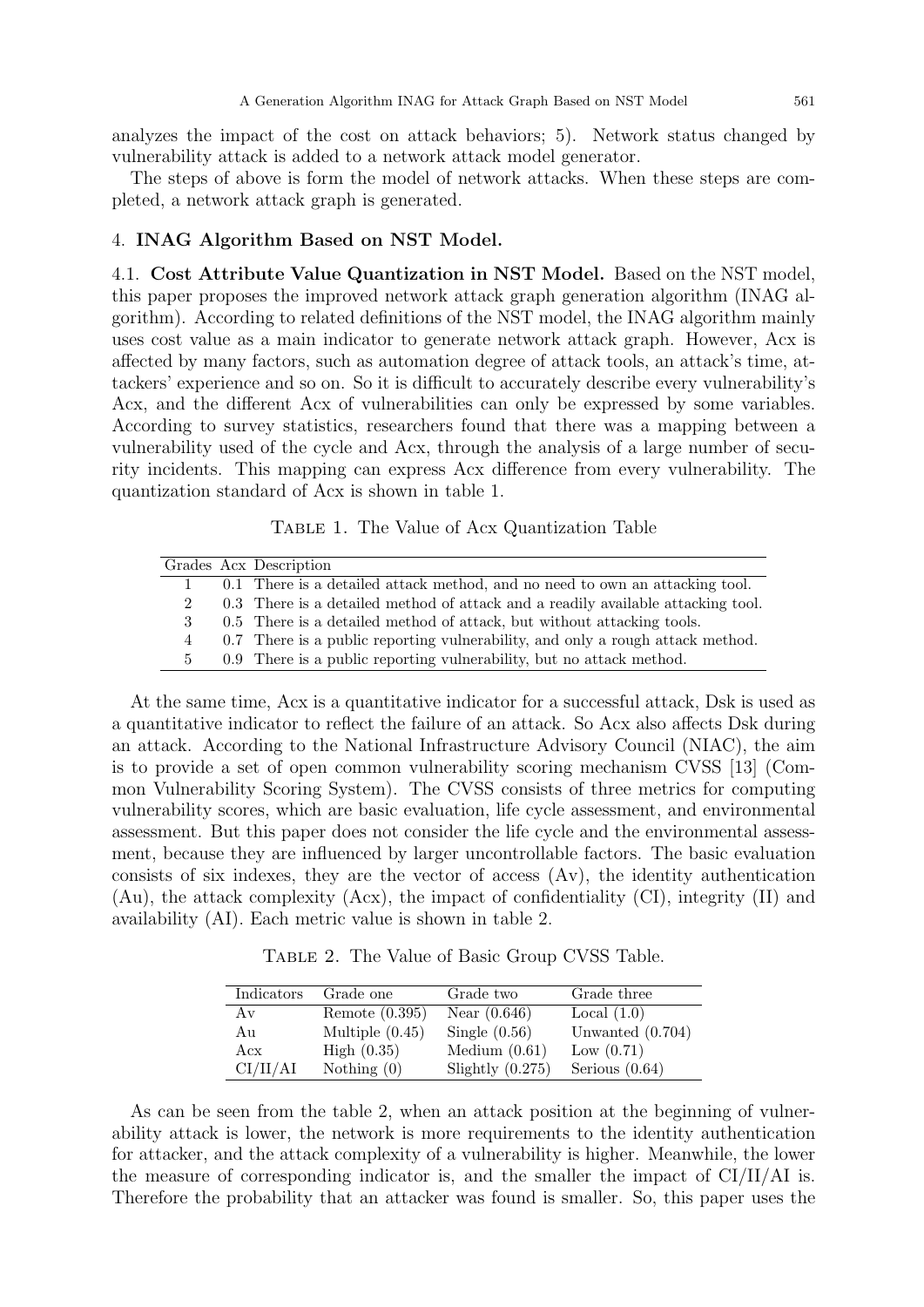value of  $\rm Cl/II/AI$  to evaluate the value of Dsk. In addition, we introduce the concept of correlation strength coefficient  $(\rho \partial)$  to recalculate the cost, and its main function is to quantitatively analyze the relationship between Acx and Dsk. This concept  $(\rho \partial)$  is based on the Pearson Product Moment Correlation Coefficient for the quantitative analysis of the relationship between two variables A and B.

4.2. Calculation of Correlation Strength between Acx and Dsk. Pearson Product Moment Correlation Coefficient is a well-known formula, which is usually used to measure the relationship between two fixed distance variables (e.g. weight and height). This paper uses the formula to calculate the correlation between Acx and Dsk, which are two important indicators for cost. Pearson Product Moment Correlation Coefficient formula is as follows:

$$
\rho_{X,Y} = \frac{\sum XY - \frac{\sum X \sum Y}{N}}{\sqrt{\left(\sum X^2 - \frac{(\sum X)^2}{N}\right)\left(\sum Y^2 - \frac{(\sum Y)^2}{N}\right)}}
$$

In the above formula, N is the number of experiments which determine the value of correlation strength, Y and X are two variables,  $\rho_{X,Y}$  is the calculation of correlation value between two variables. According to Pearson's formula.

$$
\rho \partial = \frac{\sum XY - \frac{\sum XY}{N}}{\sqrt{(\sum X^2 - \frac{(\sum X)^2}{N})(\sum Y^2 - \frac{(\sum Y)^2}{N})}}
$$

$$
\rho \partial(i) = \frac{\sum P_A(i)P_D(i) - \frac{\sum P_A(i)\sum P_D(i)}{N}}{\sqrt{(\sum (P_A(i))^2 - \frac{(\sum P_A(i))^2}{N})(\sum (P_D(i))^2 - \frac{(\sum P_D(i))^2}{N})}}
$$

In the formula, X is the value of Acx, Y is the value of Dsk, and N is the number of probability and statistics which is to obtain the number of times when the attack complexity and the value of risk of same vulnerability are found.  $\rho\partial(i)$  is the correlation strength coefficient of  $P_A(i)$  and  $P_D(i)$ , and  $\rho \partial \in [-1, 1]$ .

Reflected by network attacker's experience, the stronger correlation degree between Acx and Dsk is, the higher cost of an attack is. On the contrary, the weaker correlation degree is, the lower cost of an attack is. Sample data are given in this paper as shown in table 3, according to the definition of Pearson's correlation coefficient, the greater absolute value of  $\rho\partial$  is, the closer value of the coefficient is to 1 or  $-1$  and the stronger correlation degree is. Conversely,  $\rho\partial$  is closer to 0, the degree of correlation is weaker.

TABLE 3. Absolute Value  $\rho\partial$  and Description of Correlation Strength.

| $\rho\partial$ | Description of Correlation Strength          |
|----------------|----------------------------------------------|
| 0.8–1.0        | Extremely Strong Correlation                 |
| $0.6 - 0.8$    | Strong Correlation                           |
|                | $0.4-0.6$ Moderate Correlation               |
| $0.2 - 0.4$    | Weak Correlation                             |
| $0.0 - 0.2$    | Extremely Weak Correlation or No Correlation |

However, network attack is usually a complex multi-step process. Price of Vulnerability Attacking  $(pe_i)$  which affects the calculation of cost is defined as follows.

# 4.3. Quantitative Calculation of Cost for INAG Algorithm.

**Definition 4.1.** Price of Vulnerability Attacking ( $pe_i$ ) is the cost of that an attacker need to pay when one vulnerability has been successfully used.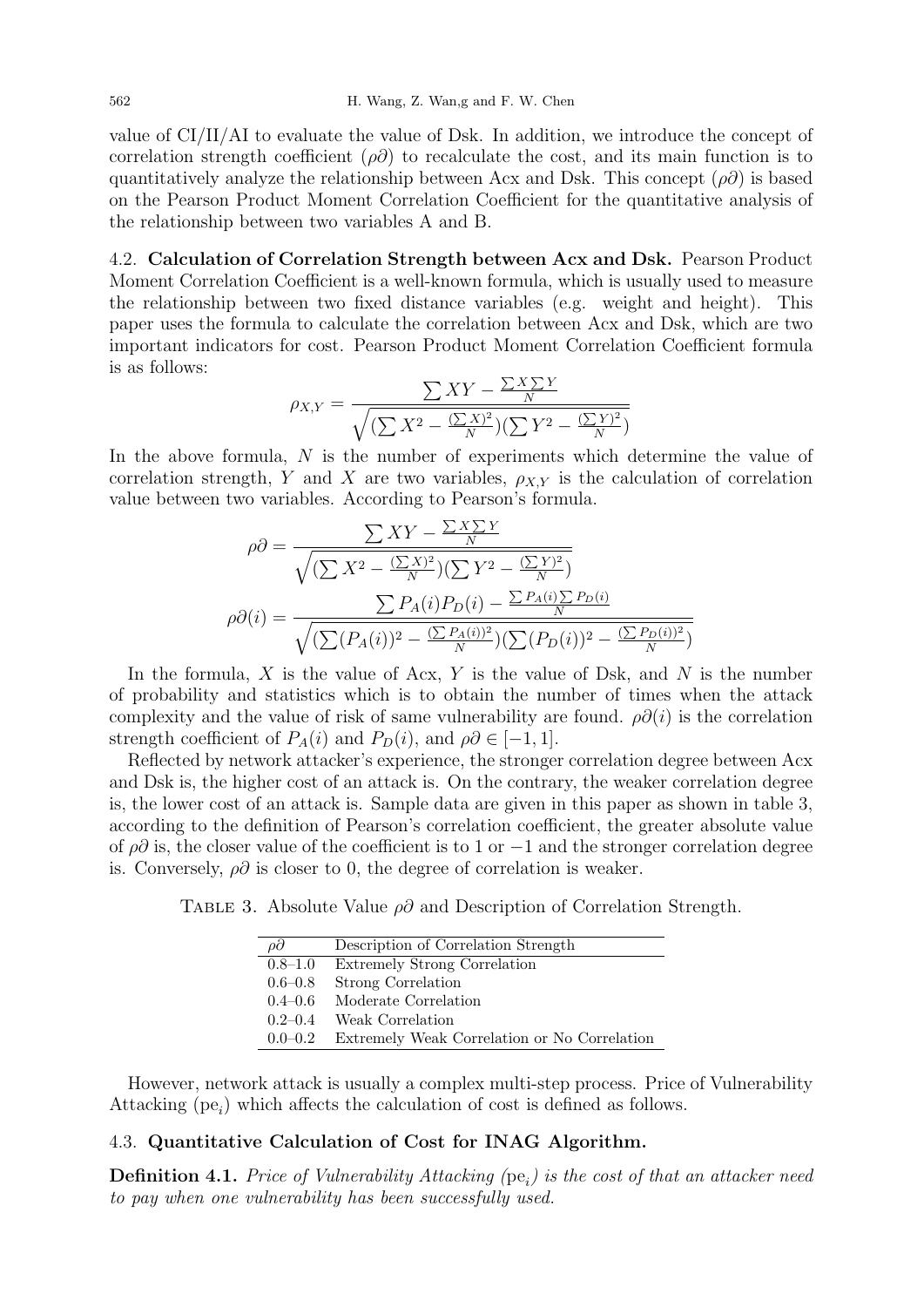Assume that attackers are wise, if there are two attacks or multiple attacks against the same vulnerability in an attack path, the cost of subsequent repeated attacks will certainly be less than the first. Therefore, in a process of an attack, calculating the price of repeated attacks about the same vulnerability is also related to attacker's experience. So, this paper gives a calculation formula of cost which is based on  $\rho\partial$ . The formula is as follows:

$$
Cost = \begin{cases} \sum_{j=1}^{n} \text{pe}_{ji} * (\xi \rho \partial(j)) & \text{(No Vulnerability Repeat, } 1 \le j \le n) \\ \sum_{j=1}^{n} (K^{time-1} * \text{pe}_{ji}) * (\xi \rho \partial(j)) & \text{(Vulnerability Repeat, } 1 \le j \le n) \end{cases}
$$

Among them, n represents the number of nodes in entire attack path from the source node to the node of j which is attacked.  $pe_{ji}$  represents the cost of a successful attack for the attacked node  $j$  which is using a vulnerability with maximum permission on the attacked node j.  $0 < i < u$ , and u represents the total number of vulnerabilities on the attacked node j.  $\rho\partial$  represents the correlation coefficient of the attack complexity and the risk value of display.  $K$  ( $0 < K < 1$ ) represents the dependence on an attacker's experience during an attack, and the value is determined by expert experience. And time represents the number of repeated attacks during an attack from the source node to the attacked node j.  $\xi$  represents the compactness coefficient of network, which reflects the robustness of a network, and its value is also determined by expert experience.

However, an internal network is smaller relative to an external network, and attackers are considered to be wise. So when the depth of attack is too long or the cost beyond the default threshold, then the attack is considered to be non-reachable.

| <b>Algorithm 1</b> Attack graph generation algorithm INAG.                                                                                                                                                                                                                             |                                                                                                                                                                                                                                                                     |
|----------------------------------------------------------------------------------------------------------------------------------------------------------------------------------------------------------------------------------------------------------------------------------------|---------------------------------------------------------------------------------------------------------------------------------------------------------------------------------------------------------------------------------------------------------------------|
| Algorithm: INAG<br>Enter the initial network state: init_state<br>Maximum attack depth: Max_Depth<br>Maximum attack cost: Max <sub>-Cost</sub><br>Output attack graph: A_Graph<br>Begin:                                                                                               |                                                                                                                                                                                                                                                                     |
| 1. Queue State_queue $=$ new Queue;<br>2. State_queue $\langle -\text{EnQueue}(\text{init\_state});$<br>3. While $(State\_queue\.IsEmpty())$<br>4. {N_cunt $\lt$ - dequeue(State_queue);<br>5. If (N_cunt =! N_goal && N_cunt.depth $\lt$<br>MaxDepth & $\&$ N_cunt.cost $\&$ MaxCost) | 1. {for each vul in N_cunt.vuls<br>2. $\{ \text{if(AR. preconditions} = \text{true}) \}$<br>3. {Nas.depth = $N$ -cunt.depth + 1;<br>4. Nas.cost = $N$ -cunt.cost + cost;<br>5. Graph.Addedge(N_cunt, Nas);<br>6. State_queue $\langle -\text{EnQueue(Nas)} \rangle$ |

4.4. Algorithm INAG Algorithm Based on Cost Value. Attack graph generation based on the INAG algorithm uses queue structure to save new nodes. First, initial state of network is added to the queue, and then the algorithm is executed. A state node is taken out of the queue by the algorithm. The depth and the cost of the node are calculated, if any one of them does not exceed the default threshold. To determine whether attack conditions are established for each vulnerability of the state node, if one of them is formed, a new state node is generated and added to the queue. And then a new node is taken from the queue until the queue is empty. Finally, the cycle is over when the queue is empty. The thesis studies the specific approach of the algorithm as follows.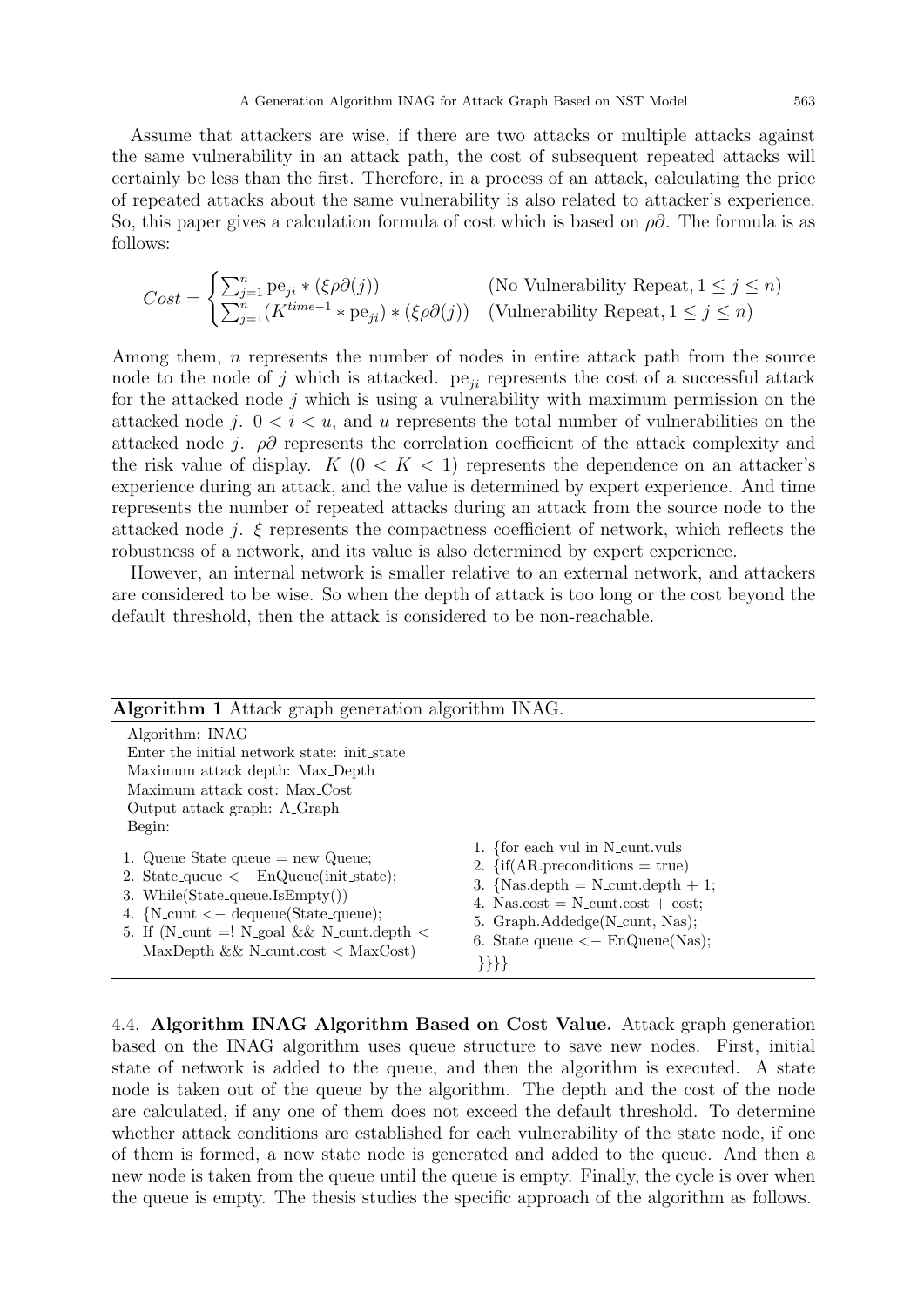

#### 5. Experimental results.

5.1. The Design of Experimental. In order to verify the feasibility of the optimized algorithm, a corresponding simulation experiment is done in this paper. It is assumed that attackers are wise, and always get the maximum profit with a minimum cost. Under feasible conditions of multiple attack paths, an attacker will choose a best path to attack which is in accordance with his inclination. The dependence coefficient  $K$  on attacker's experience during an attack is set to 0.5 in the experiment, it expresses that the cost of a second similar attack is half a cost of the original. The compactness coefficient of network  $\xi$  is set to 3. The network topology used in the experiment is shown in Figure 4. We also specialize in the use of expert experience and refer to the data and functions which are provided in the literature [12] and literature [14, 15]. There are seven workstations and five servers in the topology of network. The DNS server, WEB server, SMTP server and FTP server and monitoring host are connected to a same network through virtual LAN technology. Host H1 and H4 are distributed in different segments, host H5 and H6 can be accessed by host H4. Host H2 and H3 are connected to a same network, and host H5 and H6 and IDS file storage server are connected to another same network. All servers in the experiment are using Linux system, and all workstation hosts are using Windows system. All servers provide corresponding services, while a host can access another host of service vulnerability through the corresponding service. Host H1 open services with SMTP and FTP services, host H2 open HTTP service, host H3 open FTP and HTTP services, host H4 open TENET and SSH services, host H5 open FTP service, host H6 open HTTP service. All open services have corresponding vulnerabilities, and can be acquired through sophisticated vulnerability scanning tools [16, 17] such as Nessus, Xsan and so on. Some vulnerability information of host and server are shown below in table 4. Now host H2 hopes that through the vulnerability information which exist in the network accessing the file storage server S.

| Number          | Open                             | Vulnerability Number                            | Acx | Dsk   | Description of Permission      |  |
|-----------------|----------------------------------|-------------------------------------------------|-----|-------|--------------------------------|--|
|                 | <b>Services</b>                  | of CVE                                          |     |       |                                |  |
| H1              | Smtp Web                         | ${2015-7776/2015-7712}$ 0.1/0.3 0/0.275         |     |       | Access to Smtp and Web Servers |  |
| H <sub>2</sub>  | <b>Http</b>                      | ${2016 - 1194}$                                 | 0.7 | 0.64  | Access to Web and Dns Servers  |  |
| H3              | Ftp Http                         | ${2015 - 8878/2016 - 1194}$ 0.5/0.3 0.64/0.275  |     |       | Access to Ftp, Web Servers     |  |
| H4              | Telnet Ssh                       | ${1999-1211/2014-8730}$ 0.5/0.5 0.275/0.64      |     |       | Access to Smtp and Dns Servers |  |
| H5              | Ftp                              | ${2015 - 8878}$                                 | 0.5 | 0.64  | Access to Ftp Servers          |  |
| H6              | <b>Http</b>                      | ${2016 - 3385}$                                 | 0.3 | 0.275 | Access to Web Servers          |  |
| Web             | <b>Http Telnet</b>               | $\{2016 - 1194/1999 - 1211\}$ 0.7/0.5 0.64/0.64 |     |       | Open Web and Telnet Services   |  |
| Ftp             | F <sub>tp</sub> H <sub>ttp</sub> | ${2015-7712/2016-3385}$ 0.3/0.3 0.275/0.275     |     |       | Open Ftp and Web Services      |  |
| D <sub>ns</sub> | Http Ssh                         | ${2016-1194/2014-8730}$ 0.7/0.5 0.64/0.64       |     |       | Open Web and Ssh Services      |  |
| Smtp            | Telnet Http                      | ${1999-1211/2016-1194}$ 0.5/0.7 0.275/0.64      |     |       | Open Telnet and Web Services   |  |
| S.              | Http Ssh                         | $2016 - 3385/2014 - 8730$ 0.3/0.5 0.275/0.64    |     |       | Open Web and Ssh Services      |  |

Table 4. Vulnerability Information of Host and Server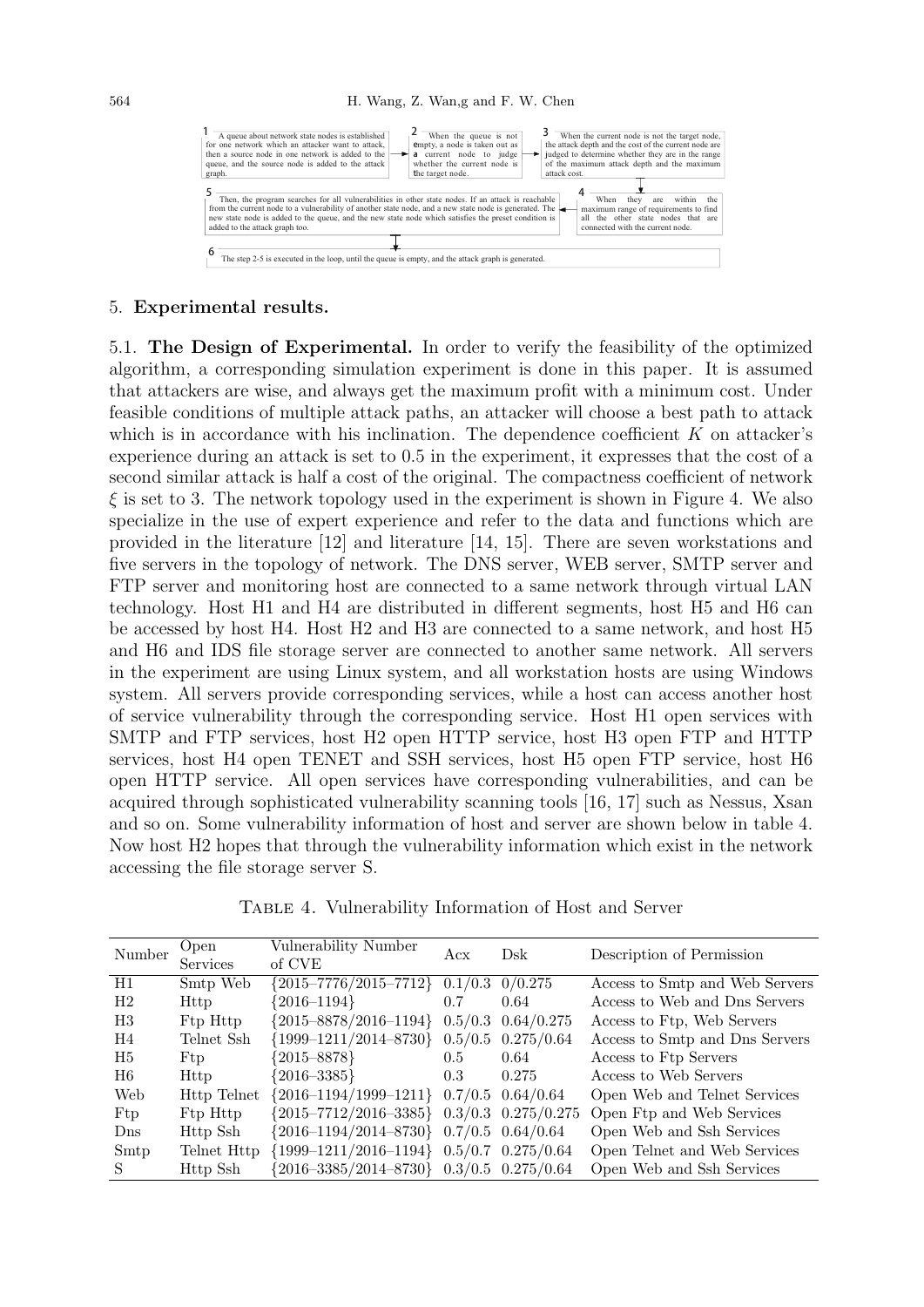

Figure 5. The Original Attack Graph.

5.2. Experimental analysis and results. The attack graph based on the NST model is shown in figure 5. According to the experimental design, there are 11 nodes in the network. Generating a complete attack graph should have 17 vulnerability attacks which based on 11 nodes and the vulnerability information of network. So there should be 17 sides. However, according to the cost formula and path analysis, results obtained are given in Table 5. The depth and cost of paths are shown in figure 6. According to expert experience, the Max Depth value is set to 4, and the Max Cost value is set to 3. Therefore, only 4, 5 and 6 meet requirements of the attack path. At the same time, according to results of the above table, since the path 5 has the shortest path and the minimum cost. So the path is the most likely attack path of attackers.

| Number Path |                                                                                                     | Depth Cost |     |
|-------------|-----------------------------------------------------------------------------------------------------|------------|-----|
|             | $(H2, Web) \rightarrow (Web, H1) \rightarrow (H1, Ftp) \rightarrow (Ftp, H5) \rightarrow (H5, S)$   | 5          | 3.2 |
| 2           | $(H2, Smtp) \rightarrow (Smtp, H1) \rightarrow (H1, Ftp) \rightarrow (Ftp, H5) \rightarrow (H5, S)$ | 5          | 3.0 |
| 3           | $(H2, Web) \rightarrow (Web, H4) \rightarrow (H4, H5) \rightarrow (H5, S)$                          | 4          | 3.1 |
| 4           | $(H2, Dns) \rightarrow (Dns, H4) \rightarrow (H4, H6) \rightarrow (H6, S)$                          | 4          | 2.3 |
| 5           | $(H2, Web) \rightarrow (Web, H6) \rightarrow (H6, S)$                                               | 3          | 2.1 |
| 6           | $(H2, H3) \rightarrow (H3, Ftp) \rightarrow (Ftp, H5) \rightarrow (H5, S)$                          | 4          | 2.7 |
|             | $(H2, H3) \rightarrow (H3, Web) \rightarrow (Web, H6) \rightarrow (H6, S)$                          |            | 3.5 |

Table 5. The Table of Cost and Depth for Each Attack Path

The optimized attack graph is shown in figure 7. It is through path analysis and correlation calculation, and then obtains the graph based on the INAG algorithm. According to simulation results, the comparison of Figure 5 and Figure 7 shows that the scale of attack graph is reduced based on the INAG algorithm. The optimized attack graph is more concise and more intuitive than the original attack graph, and it also can provide a reliable policy reference for network security managers to make a security policy for network.

6. Conclusions. On the basis of previous research results, we study an attack model, and puts forward a new idea for generation algorithm of attack graph. Firstly, quantization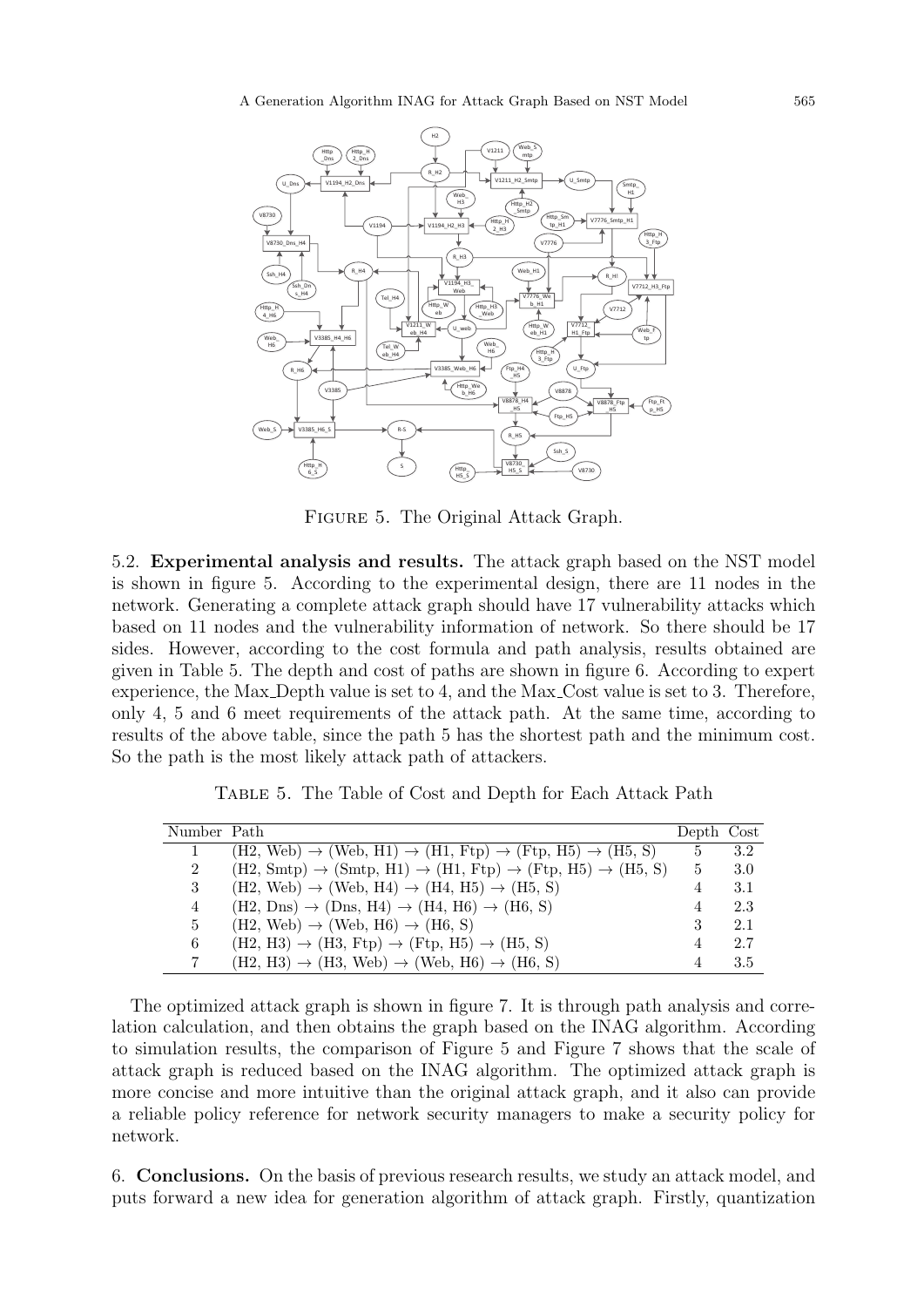

FIGURE 6. The Cost and Depth of Each Attack.



FIGURE 7. Optimized Attack Graph.

indicators of attack graph generation algorithm are given. Secondly, a new concept is introduced to quantitatively analyse the relationship between them. Based on results of quantitative analysis, one key element of the algorithm is calculated again. Finally, an attack graph based on the algorithm is completed. Before using the method provided in this article, the attack graph generated by the existing method is shown in figure 5. And the attack graph generated by this method is shown in figure 7. In this paper, the feasibility of this method is verified by the simulation experiment. The follow-up work will continue to further optimize the algorithm on the basis of existing results, and provide real-time and feasible solutions for the decision maker of network security.

Acknowledgement. This work is financially supported by Research Fund for the Doctoral Program of Higher Education of China (No. 20124116120004), and supported by Educational Commission of Henan Province of China (No. 13A510325).

#### **REFERENCES**

- [1] China Internet Network Information Centre Report [EB/OL]. http://cnnic.cn/gywm/xwzx/rdxw/2015/201601/t20160122 53283.htm.
- [2] Tencent Internet Security Report [EB/OL]. http://guanjia.qq.com/act/brand/201601safe/?ADTAG=web.gj index.daohang 2015n.
- [3] China Internet Network Security Report [EB/OL]. http://www.cert.org.cn/publish/main/index.html. [4] 2015 Insider Threat Report | Insider Threat Security Statistics | Vormetric [EB/OL].
- http://www.vormetric.com/campaigns/insiderthreat/2015/.
- [5] W. H. Cunningham Optimal attack and reinforcement of a network, [J]. Journal of the Acm, 1985, 32(3): 549-561.
- [6] R. W. Ritchey , P. Ammann, Using model checking to analyse network vulnerabilities , pp.156-165, 2000.
- [7] P. Ammann, d. Wijesekera, S. Kaushik, Scalable, graph-based network vulnerability analysis, ACM Conference on Computer and Communications Security, CCS 2002, Washington, Dc, Usa, pp. 217-224, November. 2002.
- [8] K. Ingols, R. Lippmann, Piwowarski K. Practical Attack Graph Generation for Network Defense, Computer Security Applications Conference. IEEE Computer Society, pp. 121-130, 2006.
- [9] X. J. Chen , B. X. Fang , Q. F. Tan, et al., Inferring Attack Intent of Malicious Insider Based on Probabilistic Attack Graph Model , Chinese Journal of Computers, vol. 11, no.1, pp. 62-72, 2014.
- [10] D. Man ,B. Zhang , W. Yang , et al., A Method for Global Attack Graph Generation, IEEE International Conference on Networking, Sensing and Control. IEEE, pp. 236-241, 2008.
- [11] Q. Jun, W. Hongrun, Y. Yunfei, Z. Bojin, Effectiveness of Attack Strategies of Complex Networks with Cost, *Transactions of Beijing Institute of Technology*, vol. 33, no. 1, pp. 67-72, 2013.